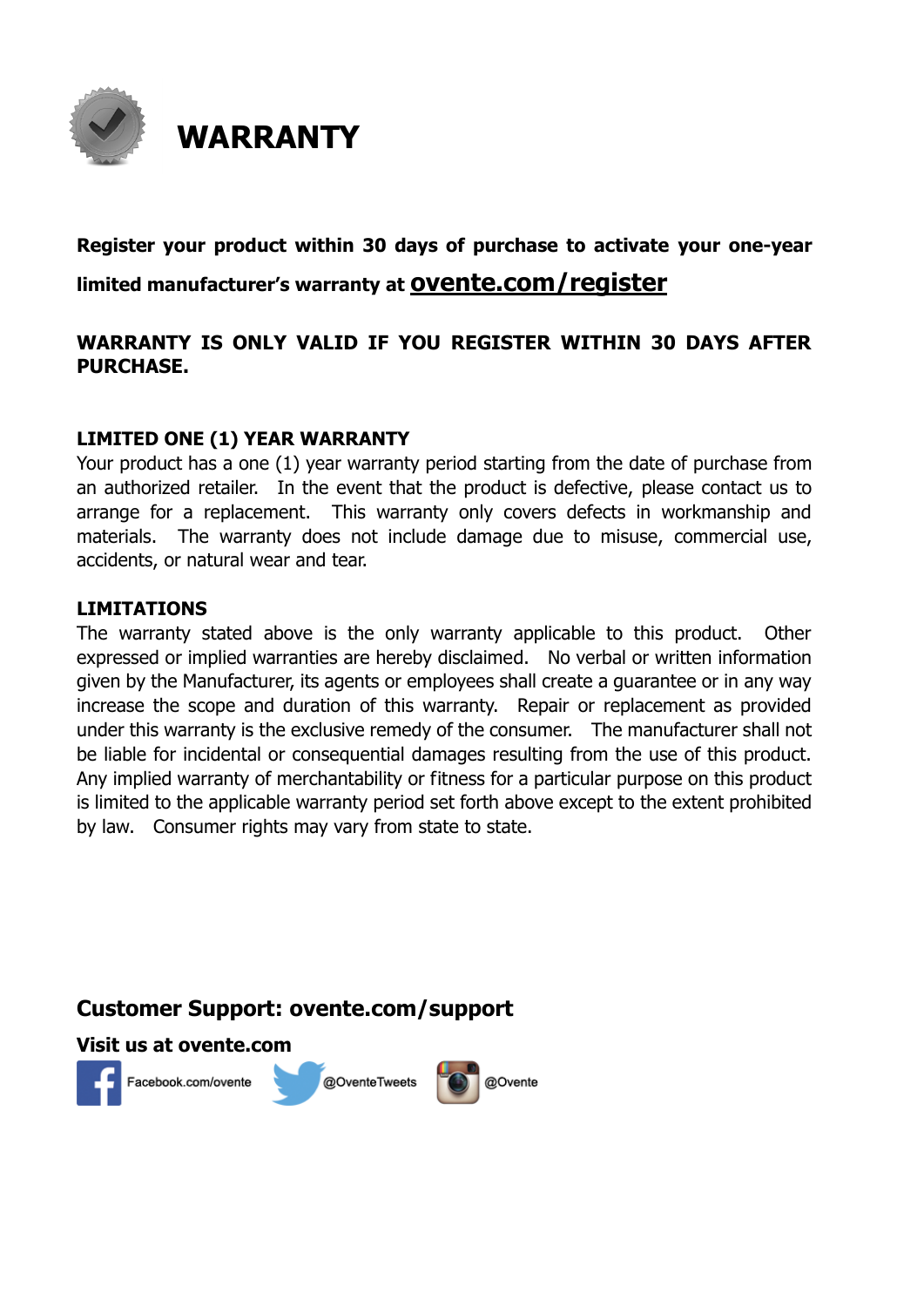

### **Portable Ceramic Infrared Cooktop Burner BGI201 Series**



Before using please read the instruction manual and keep it for future use.

ovente.com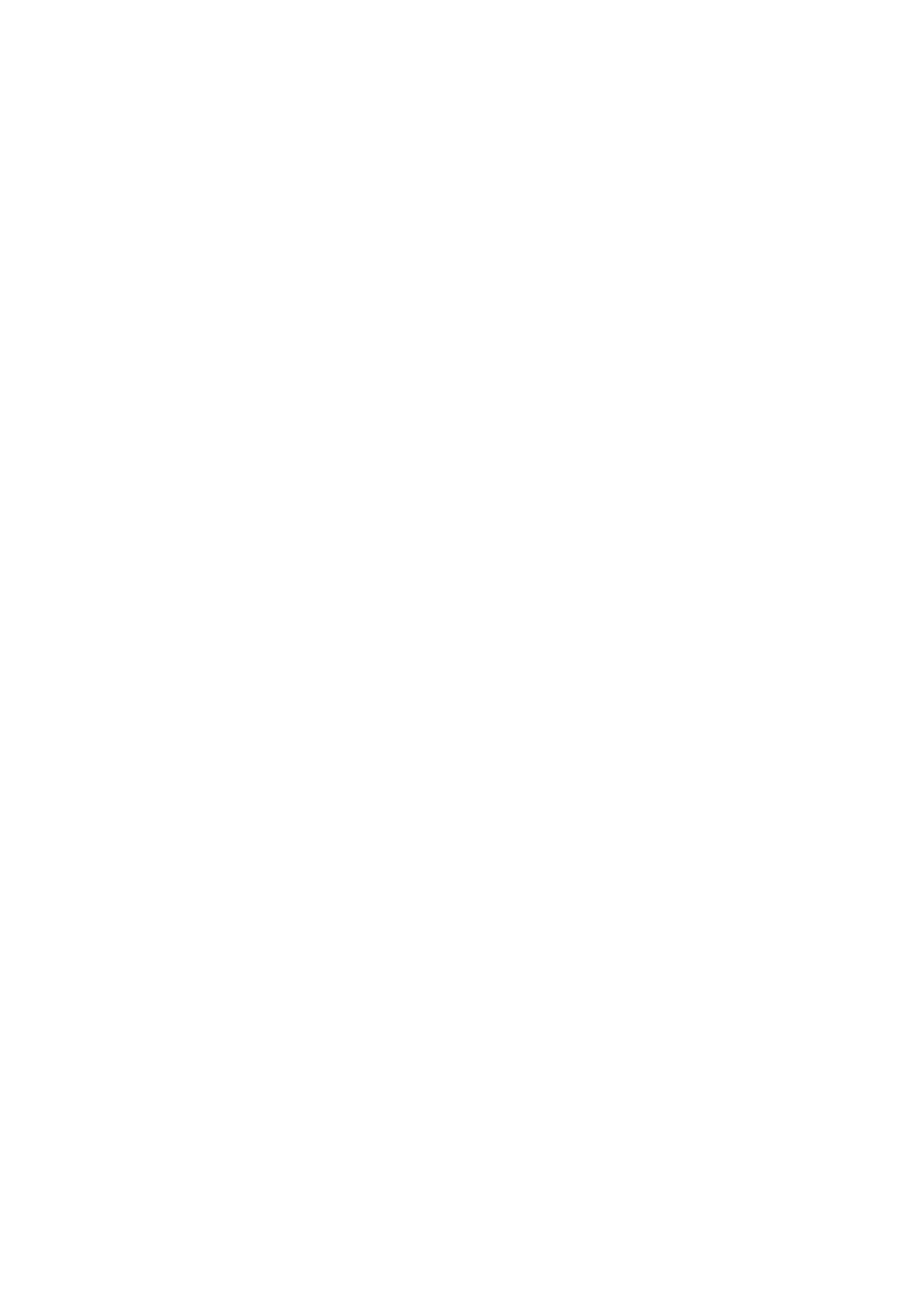- 6. The cooktop will still be hot after turning OFF and can be used to keep the food warm.
- 7. Unplug after the cooktop cools down.



- Unplug the power plug prior to cleaning the device. Do not use any caustic cleaning agents and make sure that no water penetrates the device.
- After cool down, wipe off the ceramic field with a damp cloth or use a mild, non-abrasive soap solution.
- Wipe off the casing and the operating panel with a soft cloth or a mild detergent.
- Do not use any petrol products to not damage the plastic parts and the casing/operating panel.
- Do not use any flammable, acidic or alkaline materials or substances near the device, as this may reduce the service life of the device and lead to deflagration when the device is turned on.

# **TECHNICAL SPECIFICATIONS**

## **Input Voltage:** 120V

**Power:** 1000W

**Hertz:** 60Hz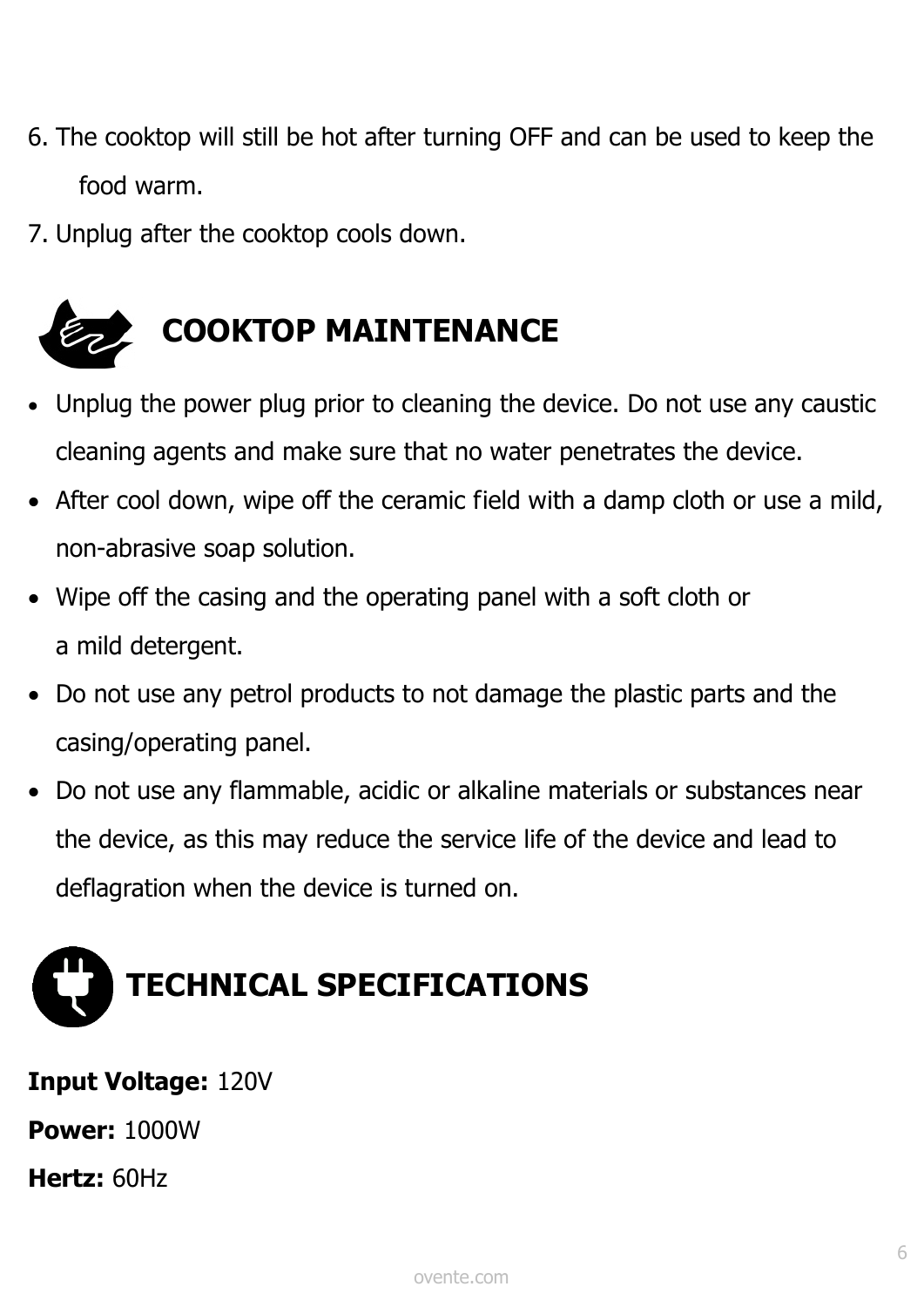

- 1. Make sure the control knob is in the "0" position when plugged in.
- 2. Any high temperature resistant cookware with flat bottom can be used on the cooktop
- 3. Put the food into the cookware and put the cookware on the center of heating plate.



**Note: The better the pot, the better the cooking result. The base should be flat as possible.**

### 4. **Heating Select Switch:**

| <b>Knob</b> | <b>Temperature</b> |
|-------------|--------------------|
|             | $572^{\circ}F$     |
| 2           | $662^{\circ}F$     |
| 3           | $752^{\circ}F$     |





5. After use, turn the heating switch to "0" position and unplug the cooktop from electrical outlet.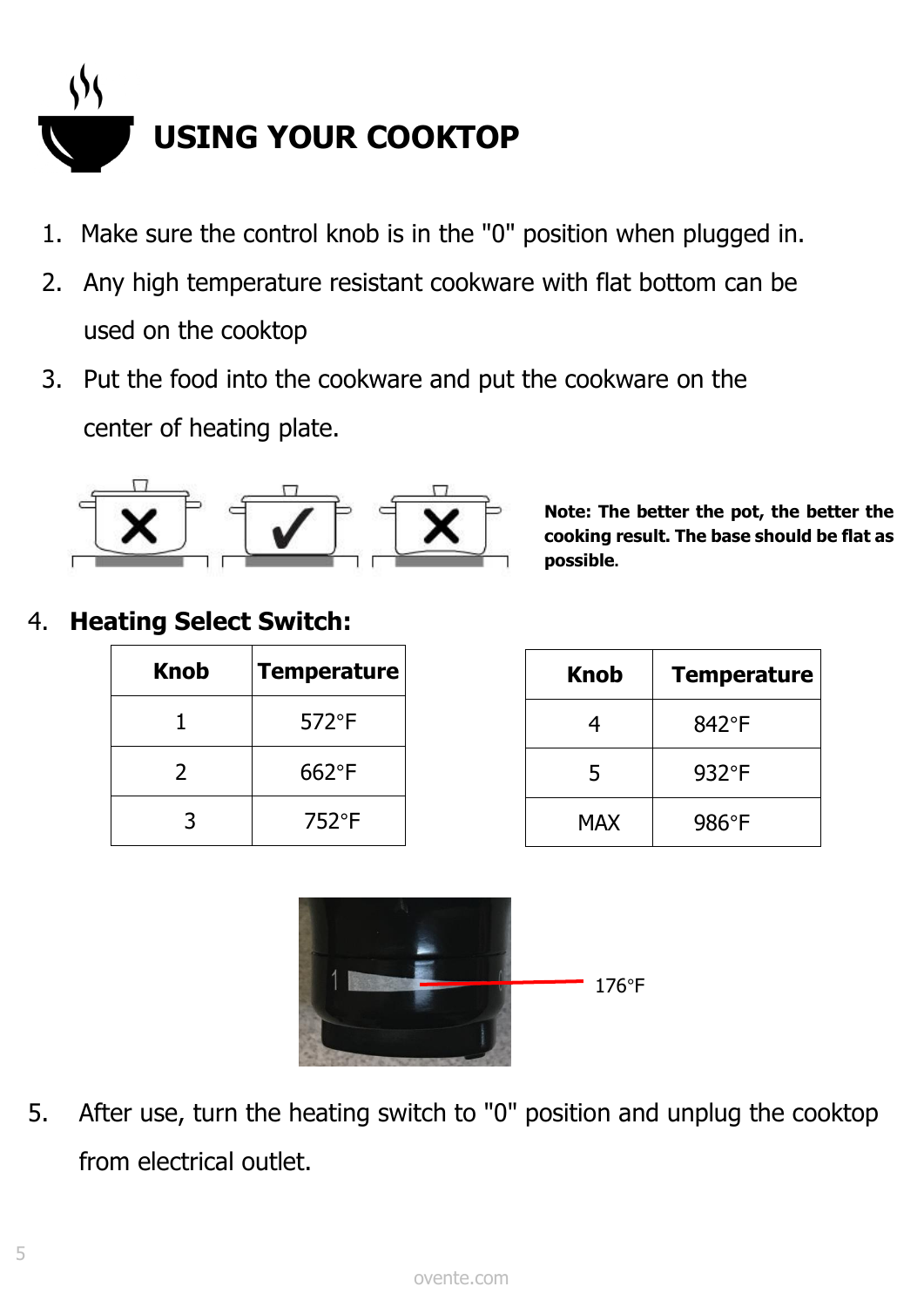

### **IMPORTANT SAFEGUARDS**

When using your cooktop, basic safety precautions should always be followed, including the following:

- Read all instructions carefully before use.
- Provide close supervision when the burner is being used near children.
- Do not submerge the cooktop unit or electrical cord in liquid, touch the unit with wet hands, or use in a wet outdoor environment.
- Do not use the cooktop when the cooktop surface is cracked.
- Do not operate if the electrical cord is frayed or if wires are exposed.
- Do not let the electrical cord hang over the edge of a table or countertop.
- To disconnect, turn the control OFF, then remove the plug from wall outlet.
- Do not touch the cooktop surface for several minutes after using as it will be hot.
- Do not move the cooktop while cooking or with hot cookware on the cooktop surface.
- Do not place on or near a hot gas, electric burner or in a heated oven.
- Do not use the appliance for other than its intended use. Do not use outdoors.
- Before plugging in the appliance, check that the socket and power matched those of the appliance. Attention shall be paid to whether the rated value of input supply voltage is according to that of rated input value or not.
- Do not use without a pot on the heating surface or it may lead to internal damage.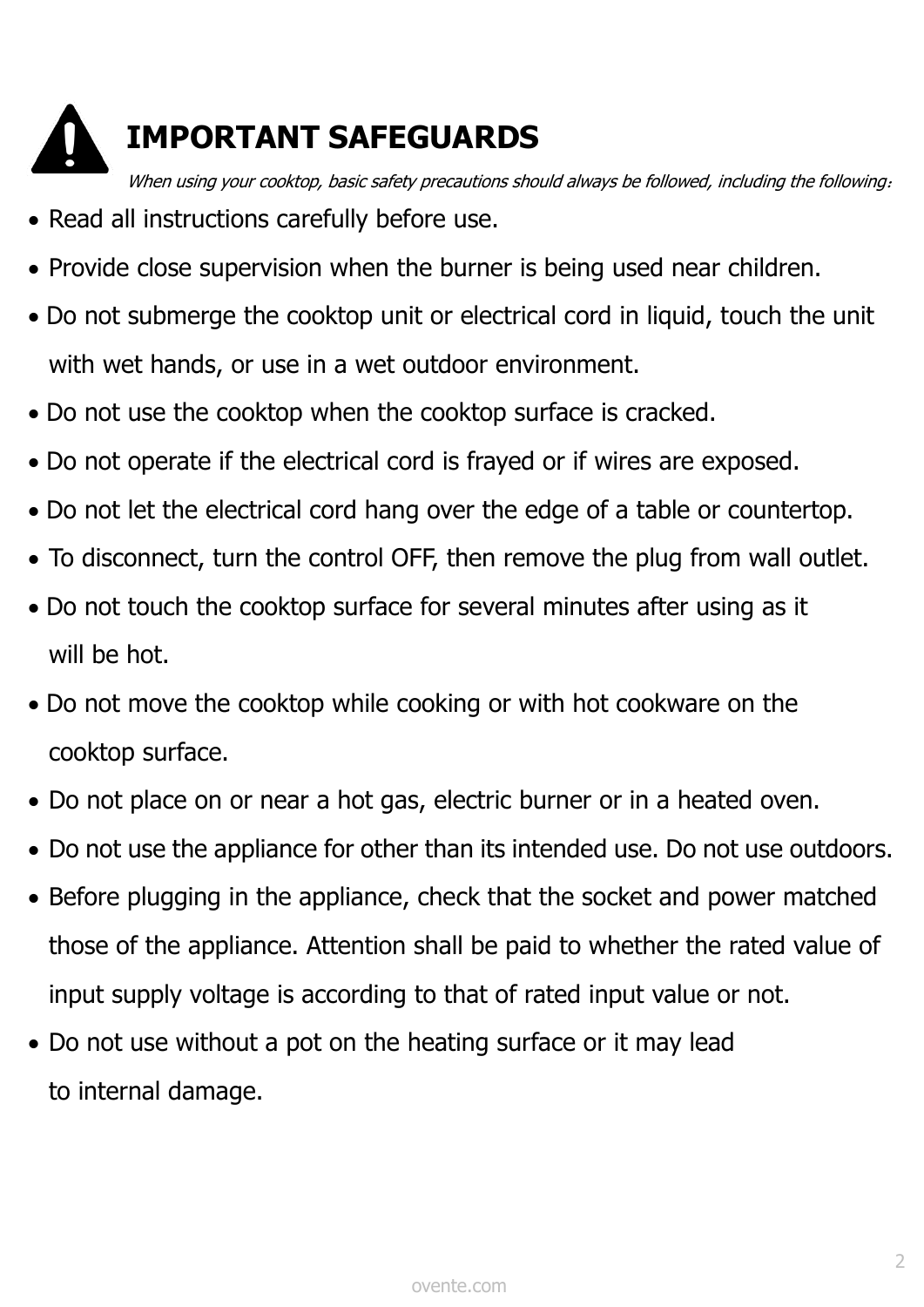- Always remove the plug from the socket when the hot plate is not in use.
- Allow it to cool before putting or taking parts off. Do not touch or insert the plug with wet hands to avoid electric shock.
- Do not remove the pan when in use as the temperature on the glass is high. The glass is hot when in use or shortly after use, power cord and other non heat-resistant items are strictly prohibited from touching hot surfaces.
- When using the appliance or the appliance is still hot, please protect the appliance from touching inflammable materials, such as oil, curtains, cloth,etc
- Never put plastic foils, paper or other inflammable objects on the cooker or cover the plate exhaustively with metallic foil.
- Keep the cooktop out of the reach of children. Do not leave children unsupervised with the cooktop.
- This appliance should not be used by persons (including children) with reduced physical, sensory or mental capabilities, or lack of experience and knowledge, unless they are supervised by the person who is responsible for their safety.
- Children should be supervised to ensure that they do not play with the appliance.
- $\bullet$   $\overline{\mathbb{A}}$ . The center surface gets extremely hot; refrain from touching the appliance.